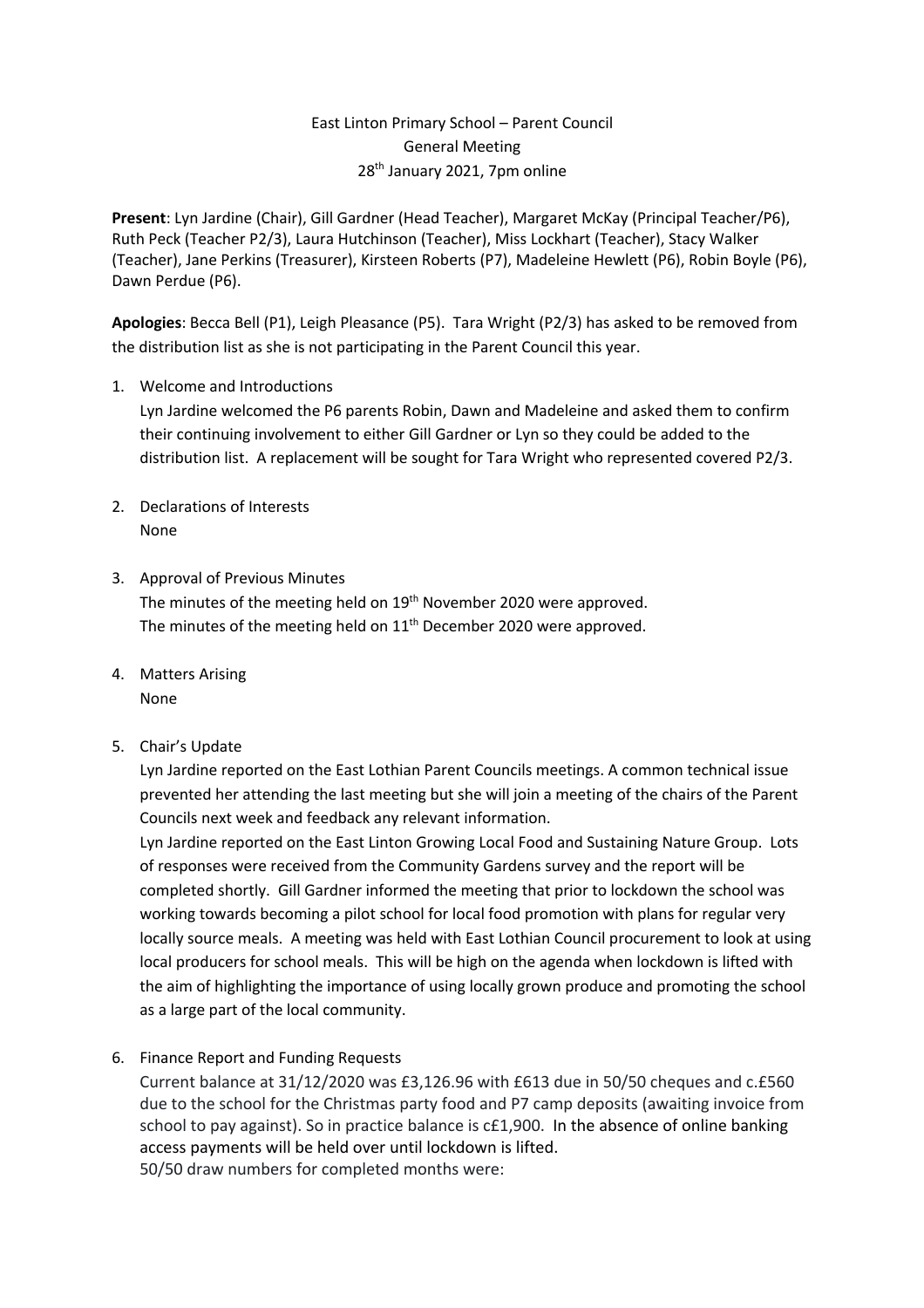Nov 2020 - 7, 30, 41 Dec 2020 - 15, 29, 82

### 7. Head Teacher's Update

### 7.1 Staffing

The advertisement for the post of 1 day a week cover to allow Miss Walker to complete NQT was not successful in attracting a suitable candidate. Ruth Peck and Gill Gardner are covering whilst a suitable candidate is sought.

## 7.2 Education Strategy/Plans

Gill Gardner reported that a pause has been placed on working parties for now. Teachers have completed planning for the term. Lucy Hutchinson reported on the work being carried out focussing on moderation which is an Education Scotland term now called the Learning, Teaching and Assessment model. Evidence is being gathered to create a digital tool which can be used to define how every stage of the education cycle is delivered in East Linton Primary. Once complete it will be open for contributions from parents and pupils.

## 7.3 School Estates Review Update

East Lothian Council were unsuccessful in their latest bid to secure funding for a new school. An ongoing review of the learning estates in East Lothian confirmed that the school is not sustainable, not fit for purpose going forward and is top of the list being discussed for replacement. East Lothian Council will soon issue a survey regarding the school and it is important that everyone responds.

### 7.4 Other Matters

Gill Gardner raised the issue of visibility of the parent council. She agreed to load the minutes from the last meetings and the list of class representatives to Edubuzz until Lyn Gardner and Anne Hunter receive the requested training from East Lothian Council. Lyn Jardine will set up a Twitter account. Gill Gardner reported that P5 requested an online quiz, bingo or treasure hunt.

### 8. Lockdown Arrangements

## 8.1 Remote Learning feedback

Gill Gardner recognised that parents and staff are finding things harder this time. There have been up to 24 pupils attending the hub. One attendee at nursery requires two members of staff and a variation has been received from the Care Inspectorate to allow P1/2 to interact with the nursery attendee. Classes are split P1-3, 4&5 and 6&7 with staff on rota coming in to supervise and help with on-line learning, playing and making it fun. Parents are being informed when staff is in the hub as they are not then available for children at home.

The number of children engaging with online learning is as high as the previous lockdown in terms of numbers participating but less learning is being shared back to staff. There is an appreciation that parents have other responsibilities and will do what they can do. Teachers have contacted everyone to confirm they are safe and well and to offer any support required. Teachers are learning many new skills in order to deliver recorded videos, flip grids (where teachers face appears in the corner) and live sessions. Anne Lockhart commented on the difficulty of teaching online where feedback from pupils is not the same as in the classroom so it